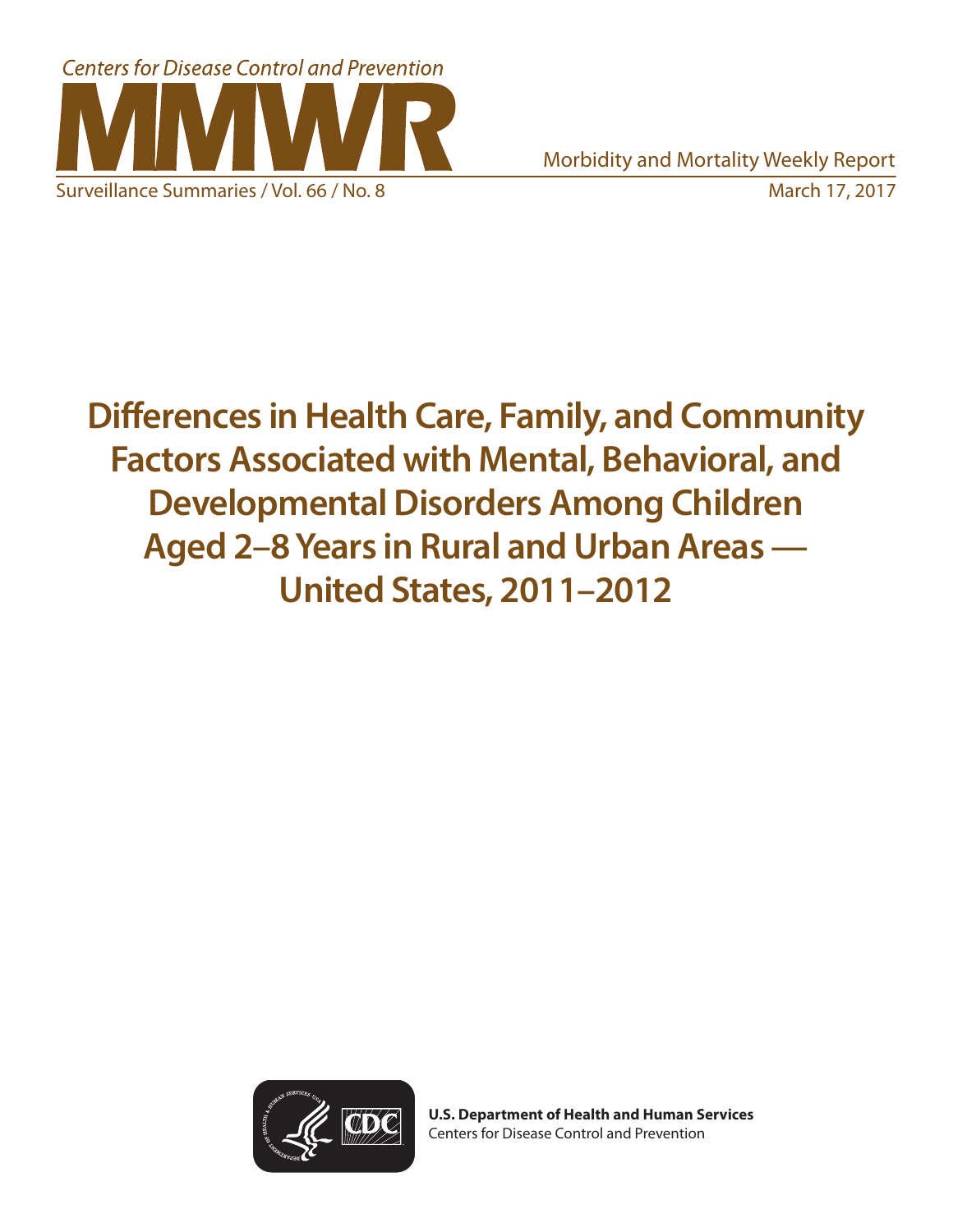### **CONTENTS**

The *MMWR* series of publications is published by the Center for Surveillance, Epidemiology, and Laboratory Services, Centers for Disease Control and Prevention (CDC), U.S. Department of Health and Human Services, Atlanta, GA 30329-4027.

**Suggested citation:** [Author names; first three, then et al., if more than six.] [Title]. MMWR Surveill Summ 2017;66(No. SS-#):[inclusive page numbers].

### **Centers for Disease Control and Prevention**

Anne Schuchat, MD, *Acting Director* Patricia M. Griffin, MD, *Acting Associate Director for Science* Joanne Cono, MD, ScM, *Director, Office of Science Quality*  Chesley L. Richards, MD, MPH, *Deputy Director for Public Health Scientific Services* Michael F. Iademarco, MD, MPH, *Director, Center for Surveillance, Epidemiology, and Laboratory Services*

### *MMWR* **Editorial and Production Staff (Serials)**

Sonja A. Rasmussen, MD, MS, *Editor-in-Chief* Charlotte K. Kent, PhD, MPH, *Executive Editor* Christine G. Casey, MD, *Editor* Teresa F. Rutledge, *Managing Editor* David C. Johnson, *Lead Technical Writer-Editor* Catherine B. Lansdowne, MS, *Project Editor* Robin M. Wagner, PhD, *Guest Editor*

Martha F. Boyd, *Lead Visual Information Specialist* Maureen A. Leahy, Julia C. Martinroe, Stephen R. Spriggs, Tong Yang, *Visual Information Specialists* Quang M. Doan, MBA, Phyllis H. King, Terraye M. Starr, Moua Yang, *Information Technology Specialists*

### *MMWR* **Editorial Board**

Timothy F. Jones, MD, *Chairman* Matthew L. Boulton, MD, MPH Virginia A. Caine, MD Katherine Lyon Daniel, PhD Jonathan E. Fielding, MD, MPH, MBA David W. Fleming, MD

William E. Halperin, MD, DrPH, MPH King K. Holmes, MD, PhD Robin Ikeda, MD, MPH Rima F. Khabbaz, MD Phyllis Meadows, PhD, MSN, RN Jewel Mullen, MD, MPH, MPA

Jeff Niederdeppe, PhD Patricia Quinlisk, MD, MPH Patrick L. Remington, MD, MPH Carlos Roig, MS, MA William L. Roper, MD, MPH William Schaffner, MD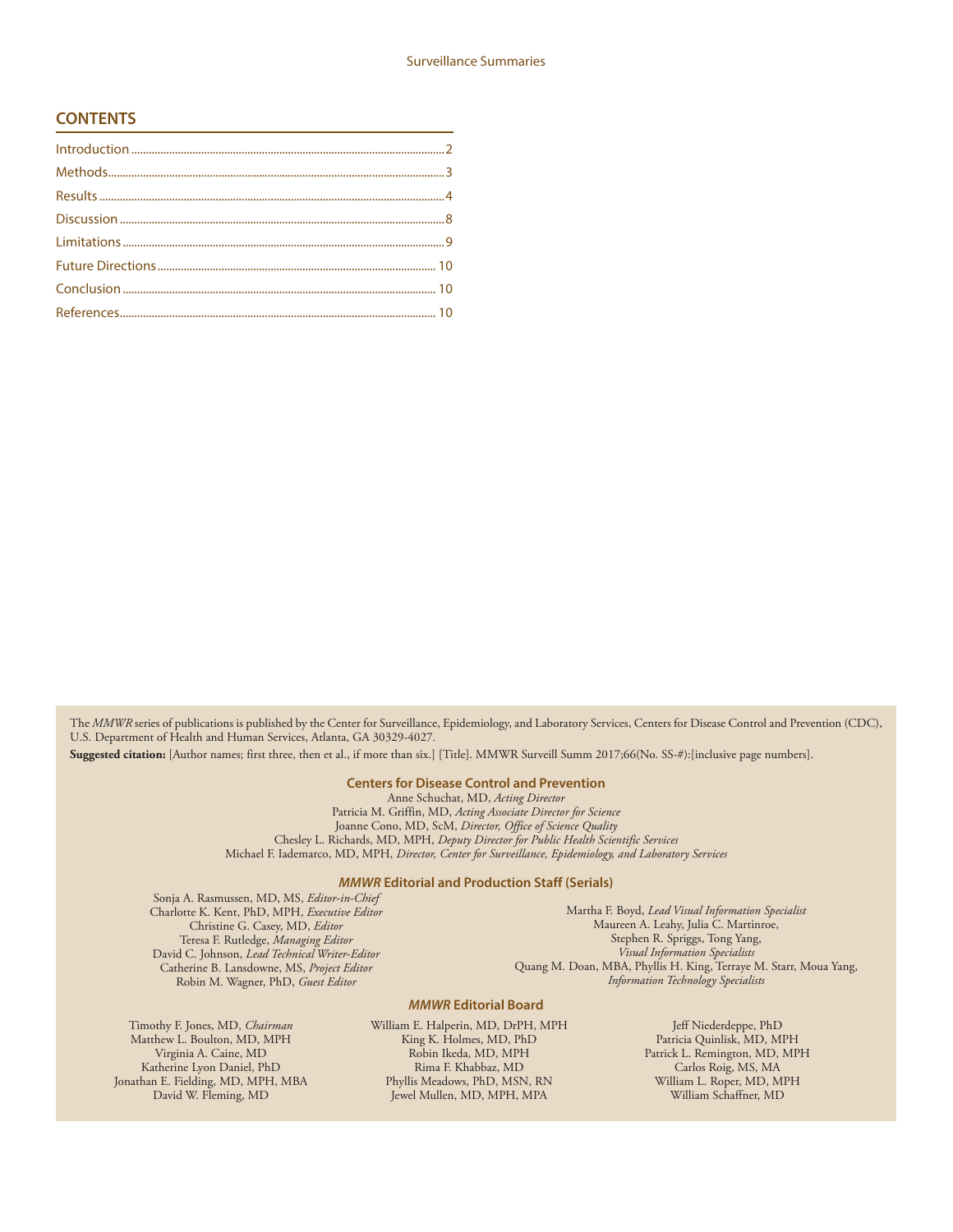# **Differences in Health Care, Family, and Community Factors Associated with Mental, Behavioral, and Developmental Disorders Among Children Aged 2–8 Years in Rural and Urban Areas — United States, 2011–2012**

Lara R. Robinson, PhD<sup>1</sup> Joseph R. Holbrook, PhD<sup>1</sup> Rebecca H. Bitsko, PhD<sup>1</sup> Sophie A. Hartwig, MPH<sup>1,2</sup> Jennifer W. Kaminski, PhD1 Reem M. Ghandour, DrPH3 Georgina Peacock, MD1 Akilah Heggs, MA1,2 Coleen A. Boyle, PhD<sup>4</sup>

*1Division of Human Development and Disability, National Center on Birth Defects and Developmental Disabilities, CDC, Atlanta, Georgia 2Oak Ridge Institute for Science and Education, CDC Research Participation Programs, Oak Ridge, Tennessee* <sup>3</sup>Office of Epidemiology and Research, Maternal and Child Health Bureau, Health Resources and Services Administration, Rockville, Maryland<br><sup>4</sup>Office of the Director, National Center on Birth Defects and Developmental Disa

### *Abstract*

**Problem/Condition:** Mental, behavioral, and developmental disorders (MBDDs) begin in early childhood and often affect lifelong health and well-being. Persons who live in rural areas report more health-related disparities than those in urban areas, including poorer health, more health risk behaviors, and less access to health resources.

**Reporting Period:** 2011–2012.

**Description of System:** The National Survey of Children's Health (NSCH) is a cross-sectional, random-digit–dial telephone survey of parents or guardians that collects information on noninstitutionalized children aged <18 years in the United States. Interviews included indicators of health and well-being, health care access, and family and community characteristics. Using data from the 2011–2012 NSCH, this report examines variations in health care, family, and community factors among children aged 2–8 years with and without MBDDs in rural and urban settings. Restricting the data to U.S. children aged 2–8 years with valid responses for child age and sex, each MBDD, and zip code resulted in an analytic sample of 34,535 children; MBDD diagnosis was determined by parent report and was not validated with health care providers or medical records.

**Results:** A higher percentage of all children in small rural and large rural areas compared with all children in urban areas had parents who reported experiencing financial difficulties (i.e., difficulties meeting basic needs such as food and housing). Children in all rural areas more often lacked amenities and lived in a neighborhood in poor condition. However, a lower percentage of children in small rural and isolated areas had parents who reported living in an unsafe neighborhood, and children in isolated areas less often lived in a neighborhood lacking social support, less often lacked a medical home, and less often had a parent with fair or poor mental health.

Across rural subtypes, approximately one in six young children had a parent-reported MBDD diagnosis. A higher prevalence was found among children in small rural areas (18.6%) than in urban areas (15.2%). In urban and the majority of rural subtypes, children with an MBDD more often lacked a medical home, had a parent with poor mental health, lived in families with financial difficulties, and lived in a neighborhood lacking physical and social resources than children without an MBDD within each of those community types. Only in urban areas did a higher percentage of children with MBDDs lack health insurance than children without MBDDs. After adjusting for race/ethnicity and poverty among children with MBDDs, those in rural areas more often had a parent with poor mental health and lived in resource-low neighborhoods than those in urban areas.

**Interpretation:** Certain health care, family, and community disparities were more often reported among children with MBDDS than among children without MBDDs in rural and urban areas.

**Public Health Action:** Collaboration involving health care, family, and community services and systems can be used to address fragmented

**Corresponding author:** Lara Robinson, National Center on Birth Defects and Developmental Disabilities, CDC. E-mail: [lpr0@cdc.gov;](mailto:lpr0@cdc.gov) Telephone: 404-498-3822.

services and supports for children with MBDDs, regardless of whether they live in urban or rural areas. However, addressing differences in health care, family, and community factors and leveraging community strengths among children who live in rural areas present opportunities to promote health among children in rural communities.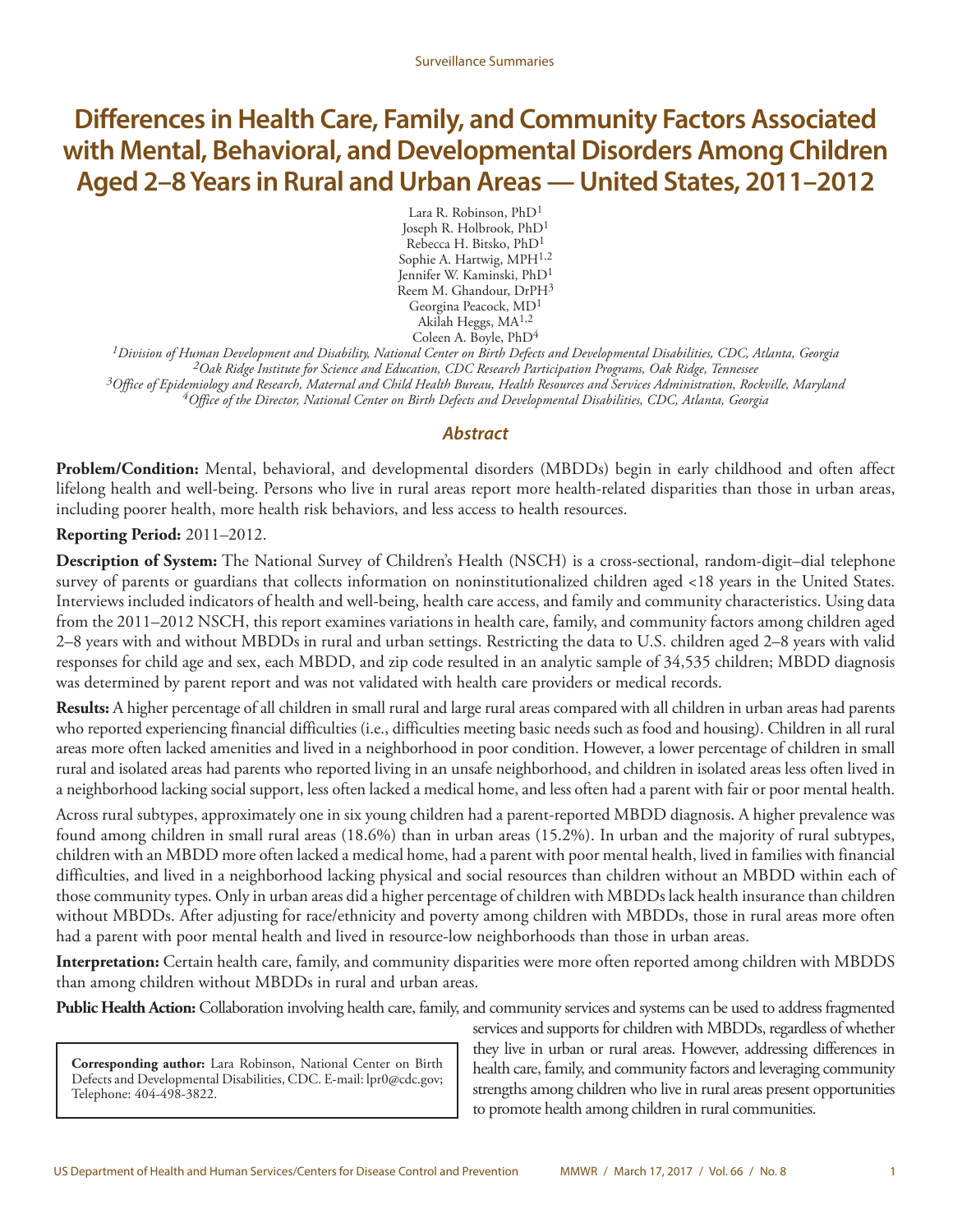## **Introduction**

<span id="page-3-0"></span>Mental health is a critical component of physical health and development. The onset of mental, behavioral, and developmental disorders (MBDDs) often occurs in childhood. Nationally representative data suggest that 15% of U.S. children aged 2–8 years (i.e., early childhood, as defined by Healthy People 2020 [HP2020]) (*1*) have a parent-reported MBDD diagnosis (*2*). Treating these conditions early is important; an HP2020 objective sets a national target for 76% of all children with mental health problems to receive treatment (*1*). Factors associated with having a parent-reported MBDD diagnosis in early childhood include inadequate insurance coverage, lacking a medical home (patient-centered, coordinated primary care model), fair or poor parental mental health, financial difficulties (i.e., "very hard to get by on your family's income—hard to cover the basics like food or housing"), employment difficulties because of child care issues, living in a neighborhood lacking social support (i.e., neighbors who "help each other out," "watch out for each other's children," and can be "count[ed] on" and "trusted to help my child"), and living in a neighborhood with limited amenities (i.e., no sidewalks, parks or playgrounds, recreation or community centers, or libraries) or in poor condition (i.e., with litter or garbage on the street or sidewalk, poorly kept housing, or vandalism (*2*). Understanding how these factors are associated with mental health among young children in different types of communities might help those who are developing prevention and intervention programs.

Persons who live in rural communities (compared with those in urban communities) often have health-related disparities, including worse health, more health risk behaviors, and less access to resources (*3*). Indicators of poor mental health among adults (e.g., serious mental illness among men, major depressive episodes among men and women, and recent serious psychological distress among women) have been found to be higher in large rural counties than in small rural, suburban, and urban counties (*3*). Most studies examining children's mental health in rural and urban areas indicate comparable rates of mental disorders in the two types of areas (*4*,*5*). However, mental disorders might be underreported in rural areas (*6*). For example, in an analysis of the Hawaii public health system, children living in the most rural areas (small rural towns and isolated rural areas combined) had more substantial mental health needs than children in suburban areas at the time mental health treatment was initiated (*7*).

A 2005 Health Resources and Services Administration report described availability, accessibility, and acceptability as a framework to understand the key barriers that affect rural behavioral health (*8*); behavioral health includes the services and programs that prevent, diagnose, and treat symptoms of mental and neurodevelopmental disorders. The availability and quality of specialized behavioral health services and providers often are insufficient to serve children in rural communities (*9*). For example, 61.6% of areas with shortages of mental health professionals are in rural or partially rural areas (*10*). Differences in access to behavioral health care might be reflected in the type of care children receive. A study of 2002–2008 Medical Expenditure Panel Survey data indicated higher rates of psychopharmacological treatment compared with counseling services for children aged 5–17 years across community settings; in addition, compared with children in urban areas, children in rural areas had significantly higher rates of any prescriptions for mental disorders (*5*).

Behavioral health care in rural communities also can be affected by social acceptability factors such as stigma, cultural beliefs, and values unique to the rural community and community subgroups. Stigma and a lack of anonymity of behavioral health treatment in rural communities can contribute to delays in seeking care and underuse of care (*6*,*11*). Specifically, black youths in rural areas are half as likely as white youths in rural areas to use specialized mental health treatment; overall, among all racial/ethnic groups combined, parent reports of the effects of MBDDs on the family (i.e., economically, socially, and psychologically) and having public health insurance were positively associated with specialty mental health use (*12*).

Accessibility factors, such as lack of knowledge of behavioral health needs and treatment options, inadequate financing, limited transportation, and social isolation also can create behavioral health service barriers for youths in rural areas (*9*,*11*). Among parents of children with special health care needs (inclusive of MBDDs), those living in rural areas are more likely to report unmet health care needs caused by transportation and financial difficulties than those in urban areas (*13*). Recruiting and retaining specialized behavioral health providers can be challenging because of these barriers (*9*).

A 2015 White House initiative highlighted the need to strengthen the quality of, access to, and collaboration within early childhood learning programs, parenting support programs, health care, and economic support programs to address rural childhood poverty (*14*). This initiative also underscores the complexity of understanding the relationship between rurality and poverty. Suburban areas have had the lowest rates of persons who live below the poverty threshold and many of the most positive health outcomes, whereas the smallest, most isolated areas with the highest rates of poverty have reported the poorest health outcomes (*3*). The negative effects of childhood poverty on health and development are well documented (*14*,*15*). For example, parent reports of child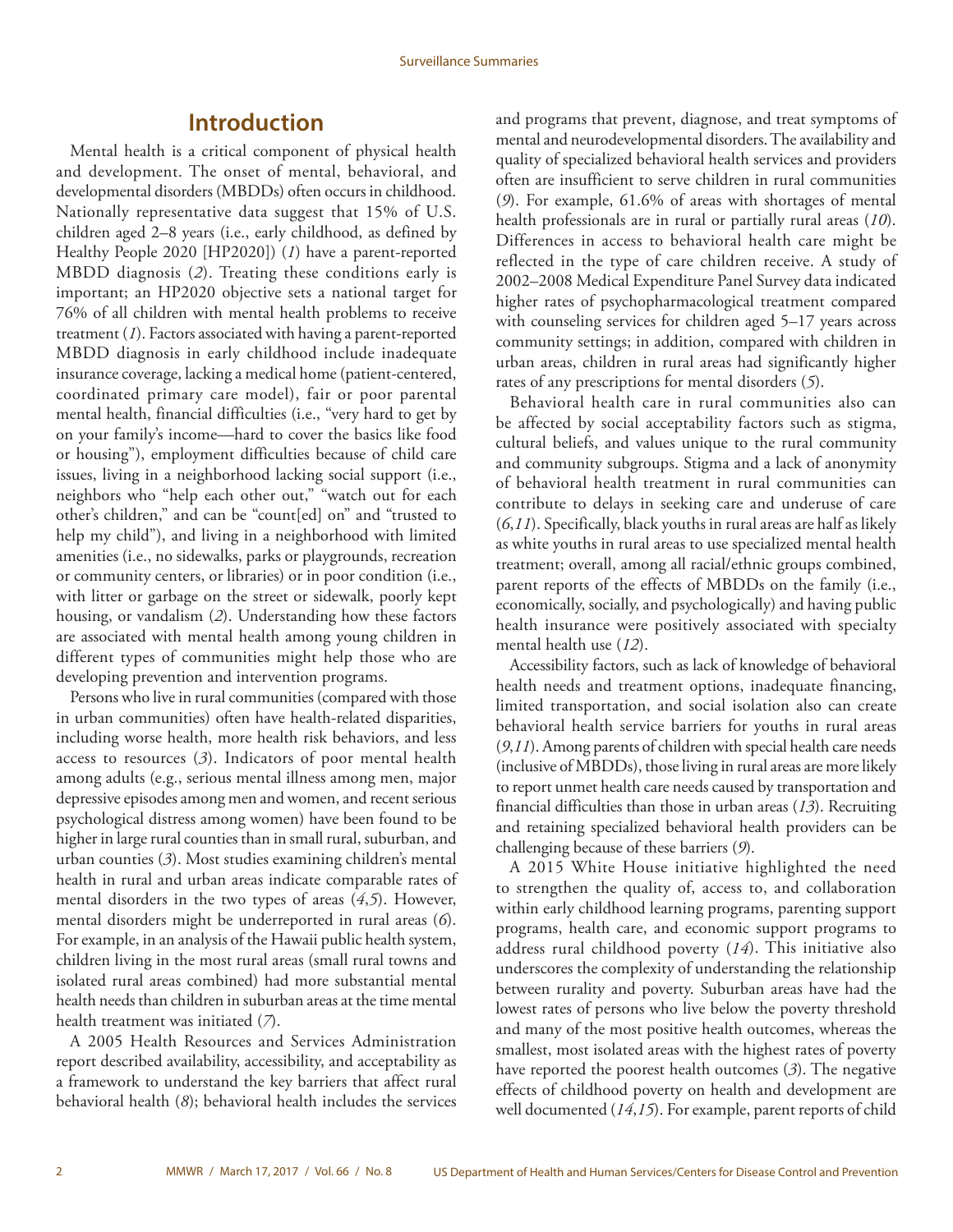<span id="page-4-0"></span>height and weight from the 2011–2012 National Survey of Children's Health (NSCH) indicated that more children aged 10–17 years in rural areas were overweight or obese than those in urban areas. In addition, both in urban and rural areas, lower income households were significantly more likely to have an overweight or obese child than households with higher incomes within those areas (*16*). Demographic and family factors (e.g., low maternal education, poverty, having public insurance coverage, and mental health impairment) have accounted for the increased likelihood of attention-deficit/hyperactivity disorder (ADHD) among children in rural areas compared with those in urban areas (*5*). Although substantial research indicates that living in neighborhoods with high poverty is associated with behavioral problems among young children (*15*), research that clarifies which specific neighborhood factors might be associated with mental health among children in rural communities is lacking.

The collective research suggests that sociodemographic, health care, and community factors are associated with MBDDs in children both in rural and urban settings. The prevalence of children's MBDDs in rural areas might be confounded by some of these factors; therefore, examining the variables separately by area (i.e., urban vs. rural) is important. This report expands previous analyses of MBDDs and sociodemographic, health care, family, and community factors among U.S. children aged 2–8 years (*2*) by examining differences in these factors among children with and without MBDDs according to whether they live in in urban, large rural, small rural, or isolated areas. This report is intended for public health officials, clinicians, policymakers, and researchers who would like to understand and address factors associated with MBDDs among children in rural areas. Findings from this report might help different types of communities focus their mental health prevention and intervention efforts for young children while also helping achieve the HP 2020 objective that 76% of children with mental health problems receive treatment (*1*).

## **Methods**

CDC analyzed data from the 2011–2012 NSCH to examine differences in sociodemographic, health care, family, and community factors among children aged 2–8 years with and without MBDDs living in urban, large rural, small rural, and isolated areas. NSCH is a cross-sectional, random-digit– dial telephone survey of parents and guardians that collects information on noninstitutionalized children aged <18 years in the United States. Interviews included indicators of health and well-being, health care access, and family and community characteristics (*17*) (Table 1). For each identified household with children, parents and guardians responded to questions about one randomly selected child in the home. MBDD diagnosis was determined by parent report and was not validated with health care providers or medical records. Urban and rural designations were determined using a census tract– based classification system and work commuting information.

For the 2011–2012 NSCH, the interview completion rates (i.e., the percentage of households that completed interviews among all eligible households that were contacted) were 54.1% for the landline sample and 41.2% for the cell phone sample. The overall response rate among all eligible households, accounting for households that were not successfully contacted, was 23.0% (*17*). NSCH attempts to minimize nonresponse bias by incorporating nonresponse adjustments in the development of the sampling weights. Among the 50 U.S. states and the District of Columbia, a total of 847,881 households were screened for age-eligible children. Within these households, 187,422 reported age-eligible children living or staying in the household. A total of 95,677 interviews were completed (*17*).

Sociodemographic variables included the child's sex, age, race/ethnicity, 200% of the federal poverty level (FPL) determined by income and family size (e.g., \$44,700 for a family of four in 2011), highest education of the respondent or another adult in the household, and primary household language (English or other). The FPL variable in the NSCH public use file included data from multiple imputation for the 9.3% of the sample for which household income was missing. Differences in sociodemographic, health care, family, and community factors were assessed among children with and without MBDDs in urban and rural areas.

Restricting the data to U.S. children aged 2–8 years with valid responses for child age and sex, each MBDD, and zip code (from which rural-urban commuting areas were determined) (*18*) resulted in an analytic sample of 34,535 children. Data were weighted to account for unequal probability of household and child selection and for nonresponse. Statistical software was used to calculate weighted prevalence estimates and prevalence ratios with 95% confidence intervals (CIs) and to account for the complex sampling design. Adjusted prevalence ratios with 95% CIs were calculated using weighted logistic regression models adjusting for poverty (<200% FPL or ≥200% FPL) and race/ethnicity (non–Hispanic white or other). Estimates based on small sample sizes were suppressed for confidentiality; therefore, three variables included in the previous study (*2*) were not included here (i.e., child lacks preventive medical care, parent lacks emotional support, and parent reports child care problems). Statistical significance was determined using a ≤0.05 threshold for the p value associated with each prevalence ratio.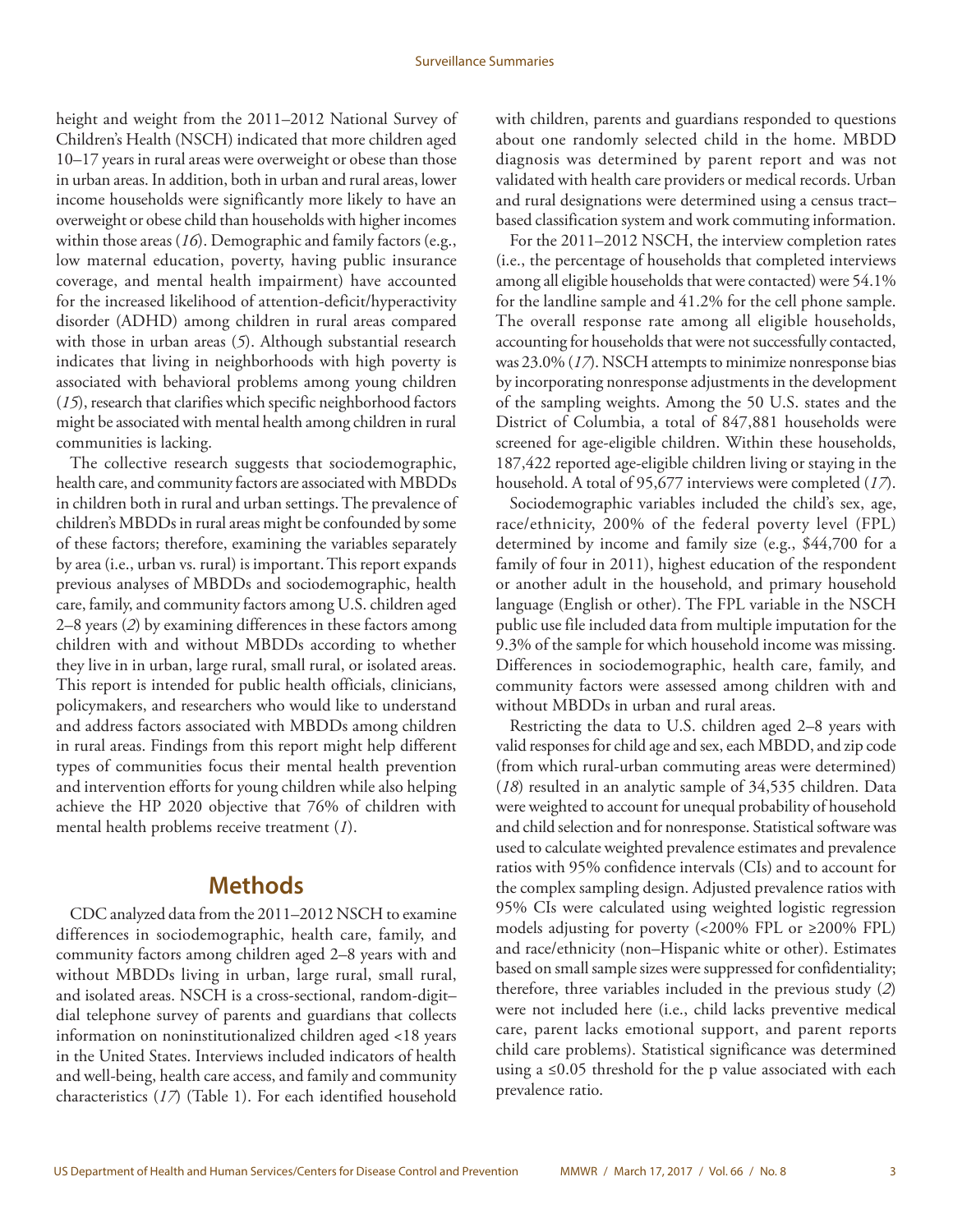### <span id="page-5-0"></span>**TABLE 1. Questions and methods for the National Survey of Children's Health related to mental, behavioral, and developmental disorders; rurality; and health care, family, and community factors — United States, 2011–2012**

| Variable                                            | <b>Questions and methods</b>                                                                                                                                                                                                                                                                                                                                                                                                                                                                                                                                                                                                                                                                                                                                                                                              |
|-----------------------------------------------------|---------------------------------------------------------------------------------------------------------------------------------------------------------------------------------------------------------------------------------------------------------------------------------------------------------------------------------------------------------------------------------------------------------------------------------------------------------------------------------------------------------------------------------------------------------------------------------------------------------------------------------------------------------------------------------------------------------------------------------------------------------------------------------------------------------------------------|
| <b>MBDDs</b>                                        | Parent responded yes to at least one question: "Has a doctor or other health care provider ever told you that [child] had [specified<br>MBDD]?" Specified MBDDs included ADHD, depression, anxiety problems, behavioral or conduct problems such as oppositional<br>defiant disorder or conduct disorder, Tourette syndrome, autism spectrum disorder, learning disability, intellectual disability,<br>developmental delay, or speech or other language problems.                                                                                                                                                                                                                                                                                                                                                        |
| Urban or rural residence                            | Urban and rural designations were determined using the four-category classification of the 2006 RUCAs, a census tract-based<br>classification system.* Urban areas (RUCA codes 1.0, 1.1, 2.0, 2.1, 3.0, 4.1, 5.1, 7.1, 8.1, and 10.1) include metropolitan areas and<br>surrounding towns from which commuters flow to an urban area; large rural areas (RUCA codes 4.0, 4.2, 5.0, 5.2, 6.0, and 6.1) include<br>large towns (micropolitan areas) with populations of 10,000–49,999 and their surrounding areas; small rural areas (RUCA codes 7.0,<br>7.2, 7.3, 7.4, 8.0, 8.2, 8.3, 8.4, 9.0, 9.1, and 9.2) include small towns with populations of 2,500-9,999 and their surrounding areas;<br>isolated areas (RUCA codes 10.0, 10.2, 10.3, 10.4, 10.5, and 10.6) are not near towns with a population of $\geq$ 2,500. |
| <b>Health care</b>                                  |                                                                                                                                                                                                                                                                                                                                                                                                                                                                                                                                                                                                                                                                                                                                                                                                                           |
| Inadequate insurance                                | Parent responded "no" to at least one of five survey items included in four variables: 1) whether the child has current health insurance<br>coverage; 2) whether the child had gaps in coverage in the past 12 months; 3) whether the coverage is sufficient to meet the child's<br>needs; 4a) whether the family pays out-of-pocket expenses, 4b) and if yes, whether these expenses are usually or always reasonable;<br>and 5) whether insurance allows the child to see needed health care providers.                                                                                                                                                                                                                                                                                                                 |
| No medical home                                     | This variable was assessed through 19 survey items coded into five variables and based on the parent reporting the child not having<br>at least one of the following components of a medical home: having a personal doctor or nurse, having a usual place of care,<br>receiving family-centered care and care coordination, and for children who need them, getting needed referrals.                                                                                                                                                                                                                                                                                                                                                                                                                                    |
| <b>Family</b><br>or poor mental health              | At least one parent with fair Parent responded "fair" or "poor" (compared with "excellent," "very good," or "good") to one of two questions: "In general, what is the<br>status of [child name]'s [mother's/your] mental and emotional health?" and "In general, what is the status of [child name]'s [father's/<br>your] mental and emotional health?"                                                                                                                                                                                                                                                                                                                                                                                                                                                                   |
| <b>Financial difficulties</b>                       | Parent responded "very often" or "somewhat often" (compared with "rarely" or "never") when asked "Since [the child] was born, how<br>often has it been very hard to get by on your family's income, for example, was it hard to cover the basics like food or housing?"                                                                                                                                                                                                                                                                                                                                                                                                                                                                                                                                                   |
| Community<br>Neighborhood with<br>limited amenities | Parent responded "no" to at least one of the following statements: "Please tell me if the following places and things are available to<br>children in your neighborhood, even if [the child] does not actually use them": 1) sidewalks or walking paths; 2) a park or<br>playground area; 3) a recreation center, community center, or boys' or girls' club; 4) a library or bookmobile.                                                                                                                                                                                                                                                                                                                                                                                                                                  |
| Neighborhood in poor<br>condition                   | Parent responded "yes" to any of the following three questions: "In your neighborhood, is there litter or garbage on the street or<br>sidewalk? How about poorly kept or rundown housing? How about vandalism such as broken windows or graffiti?"                                                                                                                                                                                                                                                                                                                                                                                                                                                                                                                                                                        |
| Neighborhood with little<br>social support          | Parents responded they "definitely agree," "somewhat agree," "somewhat disagree," or "definitely disagree" to each of four statements<br>about their neighborhood or community: "People in this neighborhood help each other out; we watch out for each other's children<br>in this neighborhood; there are people I can count on in this neighborhood; if my child were outside playing and got hurt or scared,<br>there are adults nearby who I trust to help my child." Responses were scored 1-4 (ranging from "definitely agree" through "definitely<br>disagree"), and an average score was calculated; averages $\geq$ 2.25 <sup>†</sup> indicated a lack of social support.                                                                                                                                       |
| Neighborhood unsafe                                 | Parent reported "never" or "sometimes" (compared with "usually" or "always") to the question, "How often do you feel [the child] is safe<br>in your community or neighborhood?"                                                                                                                                                                                                                                                                                                                                                                                                                                                                                                                                                                                                                                           |

**Abbreviations:** ADHD = attention-deficit hyperactivity disorder; MBDD = mental, behavioral, and developmental disorder; RUCA = rural-urban commuting area. \* **Source:** US Department of Health and Human Services, Health Resources and Services Administration. The health and well-being of children in rural areas: a portrait of the nation 2011–2012. Rockville, MD: US Department of Health and Human Services; 2015. [https://mchb.hrsa.gov/nsch/2011-12/rural-health/pdf/rh\\_2015\\_book.pdf](https://mchb.hrsa.gov/nsch/2011-12/rural-health/pdf/rh_2015_book.pdf) † **Source:** Data Resource Center for Child and Adolescent Health, Child and Adolescent Health Measurement Initiative, Maternal and Child Health Bureau. 2011–2012 National Survey of Children's Health. Child health indicator and subgroups. SAS codebook, Version 1.0. Baltimore, MD: Child and Adolescent Health Measurement Initiative; 2013. [http://www.childhealthdata.org/docs/nsch-docs/sas-codebook\\_-2011-2012-nsch-v1\\_05-10-13.pdf](http://www.childhealthdata.org/docs/nsch-docs/sas-codebook_-2011-2012-nsch-v1_05-10-13.pdf)

## **Results**

Sociodemographic factors varied both within and among residential categories (Table 2). A higher prevalence of children in rural areas (large rural, small rural, and isolated areas) than children in urban areas were non-Hispanic white (and were less often non-Hispanic black or Hispanic), lived in a poor or nearpoor household (i.e., <200% of the FPL), lived in a household where the highest adult educational level was a high school education or less, and spoke English as their primary language.

Three health care and family factors differed among rural areas (large rural, small rural, and isolated areas) (Table 2). A lower percentage of children in isolated areas than children in urban areas were reported to lack a medical home and have a parent with fair or poor mental health; children in large rural and small rural areas more often lived in families with financial difficulties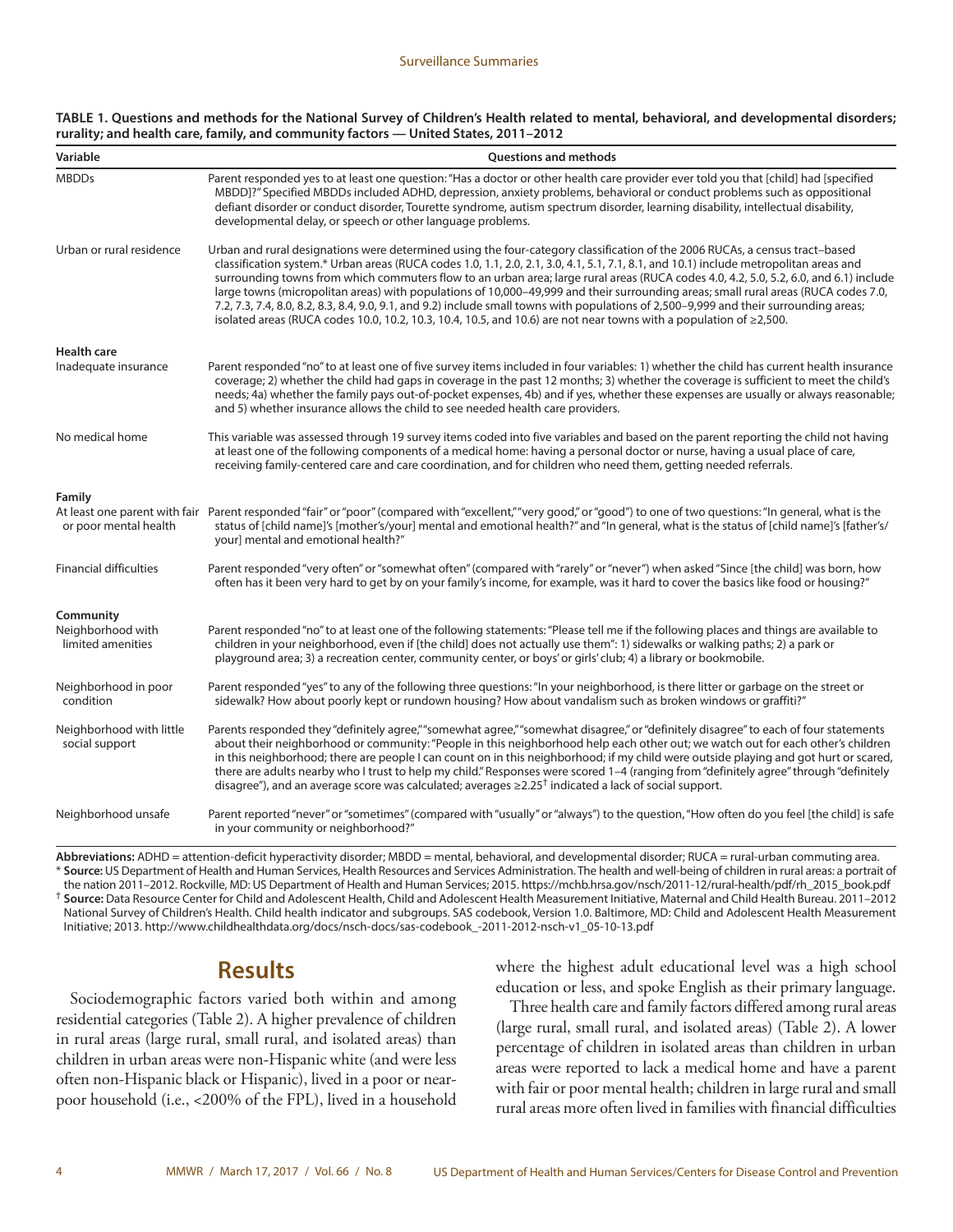|                                                        | Urban*                  | Large rural*            |                                | Small rural*            |                             | Isolated*               |                             |
|--------------------------------------------------------|-------------------------|-------------------------|--------------------------------|-------------------------|-----------------------------|-------------------------|-----------------------------|
| Variable                                               | % (95% CI) <sup>†</sup> | % (95% CI) <sup>+</sup> | PR <sup>§</sup> (95% CI)       | % (95% CI) <sup>†</sup> | PR <sup>§</sup> (95% CI)    | % (95% CI) <sup>+</sup> | PR <sup>§</sup> (95% CI)    |
| Overall (row %)                                        | 82.4 (81.6-83.1)        | $9.0(8.4-9.6)$          |                                | $4.9(4.5-5.3)$          |                             | $3.7(3.4 - 4.1)$        |                             |
| Demographic                                            |                         |                         |                                |                         |                             |                         |                             |
| Race/Ethnicity                                         |                         |                         |                                |                         |                             |                         |                             |
| White, non-Hispanic                                    | 47.4 (46.1-48.7)        | $62.8(59.0 - 66.4)$     | $1.3(1.2-1.4)$ <sup>¶</sup>    | 66.0 (61.5 - 70.2)      | $1.4(1.3-1.5)^{1}$          | 71.0 (66.0-75.5)        | $1.5(1.4-1.6)$ <sup>1</sup> |
| Black, non-Hispanic                                    | $14.0(13.2 - 15.0)$     | $9.0(7.2 - 11.2)$       | $0.6(0.5-0.8)$ <sup>1</sup>    | $7.3(5.7-9.4)$          | $0.5(0.4-0.7)^{9}$          | $5.7(3.7-8.5)$          | $0.4(0.3-0.6)$              |
| Hispanic                                               | $27.3(25.9 - 28.7)$     | 18.9 (15.4-22.9)        | $0.7(0.6-0.8)$                 | $18.1(14.1 - 22.8)$     | $0.7(0.5-0.8)$              | $13.0(9.3 - 18.0)$      | $0.5(0.3-0.7)$              |
| Other, non-Hispanic                                    | $11.2(10.4-12.1)$       | $9.4(7.8 - 11.3)$       | $0.8(0.7-1.0)$                 | $8.6(7.0-10.6)$         | $0.8(0.6-1.0)$ **           | $10.4(8.2 - 13.1)$      | $0.9(0.7-1.2)$              |
| <200% federal poverty level                            | 43.7 (42.3-45.0)        | 58.5 (55.2-61.8)        | $1.3(1.3-1.4)$ <sup>[1</sup> ] | $61.0(56.4 - 65.4)$     | $1.4(1.3-1.5)^{9}$          | 52.8 (48.0-57.6)        | $1.2(1.1-1.3)$              |
| No more than high school<br>education in household     | 48.7 (47.4-50.1)        | 57.2 (53.9-60.5)        | $1.2(1.1-1.3)^9$               | 55.4 (50.9-59.7)        | $1.2(1.1-1.3)^9$            | 56.7 (52.0-61.4)        | $1.3(1.1-1.4)$              |
| English as primary household<br>language               | 80.5 (79.2-81.7)        | 90.4 (87.0-92.9)        | $1.1(1.1-1.2)$ <sup>[1</sup> ] | 89.7 (86.0-92.5)        | $1.1(1.1-1.2)$              | 91.3 (87.7-94.0)        | $1.1 (1.1 - 1.2)^T$         |
| <b>Health care</b>                                     |                         |                         |                                |                         |                             |                         |                             |
| Inadequate insurance                                   | 21.5 (20.4-22.6)        | 20.7 (17.9-23.8)        | $1.0(0.8-1.1)$                 | 19.7 (16.4-23.5)        | $0.9(0.8-1.1)$              | $21.1(17.5-25.1)$       | $1.0(0.8-1.2)$              |
| No medical home                                        | 44.6 (43.2-46.0)        | 44.3 (40.8-47.8)        | $1.0(0.9-1.1)$                 | 41.6 (37.5 - 45.9)      | $0.9(0.8-1.0)$              | 36.3 (31.8-41.0)        | $0.8(0.7-0.9)$              |
| Family                                                 |                         |                         |                                |                         |                             |                         |                             |
| At least one parent with fair<br>or poor mental health | $11.2(10.2 - 12.3)$     | $13.6(11.1 - 16.7)$     | $1.2(1.0-1.5)$                 | $13.3(9.8 - 17.7)$      | $1.2(0.9-1.6)$              | $8.2(6.1 - 10.8)$       | $0.7(0.5-1.0)$ **           |
| <b>Financial difficulties</b>                          | 25.1 (23.9 - 26.3)      | 30.6 (27.5-34.0)        | $1.2(1.1-1.4)^{9}$             | 29.8 (26.2-33.7)        | $1.2(1.0-1.4)$ **           | $27.0(23.1 - 31.2)$     | $1.1(0.9-1.3)$              |
| Community                                              |                         |                         |                                |                         |                             |                         |                             |
| Neighborhood with limited<br>amenities                 | 39.4 (38.0-40.7)        | 52.8 (49.3-56.4)        | $1.3(1.2 - 1.4)$ <sup>1</sup>  | 59.8 (55.6-64.0)        | $1.5(1.4-1.6)$              | 68.6 (63.8-73.0)        | $1.7(1.6-1.9)$              |
| Neighborhood in poor<br>condition                      | 27.6 (26.4-28.9)        | 33.8 (30.4-37.3)        | $1.2(1.1-1.4)$ <sup>[1</sup> ] | 33.1 (29.5-37.0)        | $1.2(1.1-1.4)$ <sup>1</sup> | 34.1 (29.8-38.8)        | $1.2(1.1-1.4)$              |
| Neighborhood with little<br>social support             | 20.0 (18.9-21.2)        | $18.7(16.0 - 21.7)$     | $0.9(0.8-1.1)$                 | 18.1 (14.8-22.1)        | $0.9(0.7-1.1)$              | $9.1(7.1 - 11.5)$       | $0.5(0.4-0.6)$              |
| Neighborhood unsafe                                    | $15.3(14.3 - 16.4)$     | 13.2 (10.4-16.6)        | $0.9(0.7-1.1)$                 | $11.6(9.0 - 14.7)$      | $0.8(0.6-1.0)$ **           | $6.1(4.2 - 8.8)$        | $0.4(0.3-0.6)$              |
| Any MBDD                                               | $15.2(14.3 - 16.1)$     | $16.6(14.5-19.0)$       | $1.1(0.9-1.3)$                 | 18.6 (15.6-22.0)        | $1.2(1.0-1.5)$ **           | 15.8 (12.9-19.1)        | $1.0(0.8-1.3)$              |

**TABLE 2. Demographic, health care, family, and community factors among children aged 2–8 years in urban, large rural, small rural, and isolated areas — National Survey of Children's Health, United States, 2011–2012**

**Abbreviations:** CI = confidence interval; MBDD = mental, behavioral, and developmental disorder; PR = prevalence ratio; RUCA = rural-urban commuting area. \* Urban and rural designations were determined using the four-category classification of the 2006 RUCAs, a census tract–based classification system. Urban areas (RUCA codes 1.0, 1.1, 2.0, 2.1, 3.0, 4.1, 5.1, 7.1, 8.1, and 10.1) include metropolitan areas and surrounding towns from which commuters flow to an urban area; large rural areas (RUCA codes 4.0, 4.2, 5.0, 5.2, 6.0, and 6.1) include large towns (micropolitan areas) with populations of 10,000–49,999 and their surrounding areas; small rural areas (RUCA codes 7.0, 7.2, 7.3, 7.4, 8.0, 8.2, 8.3, 8.4, 9.0, 9.1, and 9.2) include small towns with populations of 2,500–9,999 and their surrounding areas; isolated areas (RUCA codes 10.0, 10.2, 10.3, 10.4, 10.5, and 10.6) are not near towns with a population of ≥2,500 (**Source:** US Department of Health and Human Services, Health Resources and Services Administration. The health and well-being of children in rural areas: a portrait of the nation 2011–2012. Rockville, MD: US Department of Health and Human Services; 2015. [https://mchb.hrsa.gov/nsch/2011-12/rural-health/pdf/rh\\_2015\\_book.pdf](https://mchb.hrsa.gov/nsch/2011-12/rural-health/pdf/rh_2015_book.pdf)).

† Percentages are weighted in the table.

§ Urban is referent group.

¶ Prevalence ratio significant at p<0.01.

\*\* Prevalence ratio significant at p<0.05.

than children in urban areas. Several community factors differed among residential categories. Children in all rural areas more often lacked amenities such as parks, recreation centers, sidewalks, and libraries in their neighborhood than children in urban areas and more often lived in a neighborhood in poor condition (i.e., with garbage, vandalism, or housing in poor condition). Children in small rural and isolated areas lived in an unsafe neighborhood less often than children in urban areas, and children in isolated areas less often lived in a neighborhood lacking social support. Prevalence of MBDDs among U.S. children aged 2–8 years was higher in small rural areas (18.6%) than in urban areas (15.2%); prevalence of MBDDs in large rural and isolated areas did not differ from urban areas.

Overall, a higher prevalence of children with an MBDD experienced health care and family challenges than children without an MBDD. Within urban areas only, children with an MBDD more often had inadequate health insurance than children without an MBDD. Children with an MBDD more often lacked a medical home in urban areas, small rural areas, and isolated areas than children without an MBDD. Regardless of urban or rural status, children with an MBDD more often than children without had at least one parent with fair or poor mental health. A higher percentage of parents of children with an MBDD reported financial difficulties within urban, large rural, and small rural areas (Figures 1 and 2); data for the figures are provided ([https://stacks.cdc.gov/view/cdc/43792\)](https://stacks.cdc.gov/view/cdc/43792).

In urban, large rural, and small rural areas, children with an MBDD more often lived in a neighborhood in poor condition than children without an MBDD. Children with an MBDD in urban, large rural, and isolated rural areas lacked social support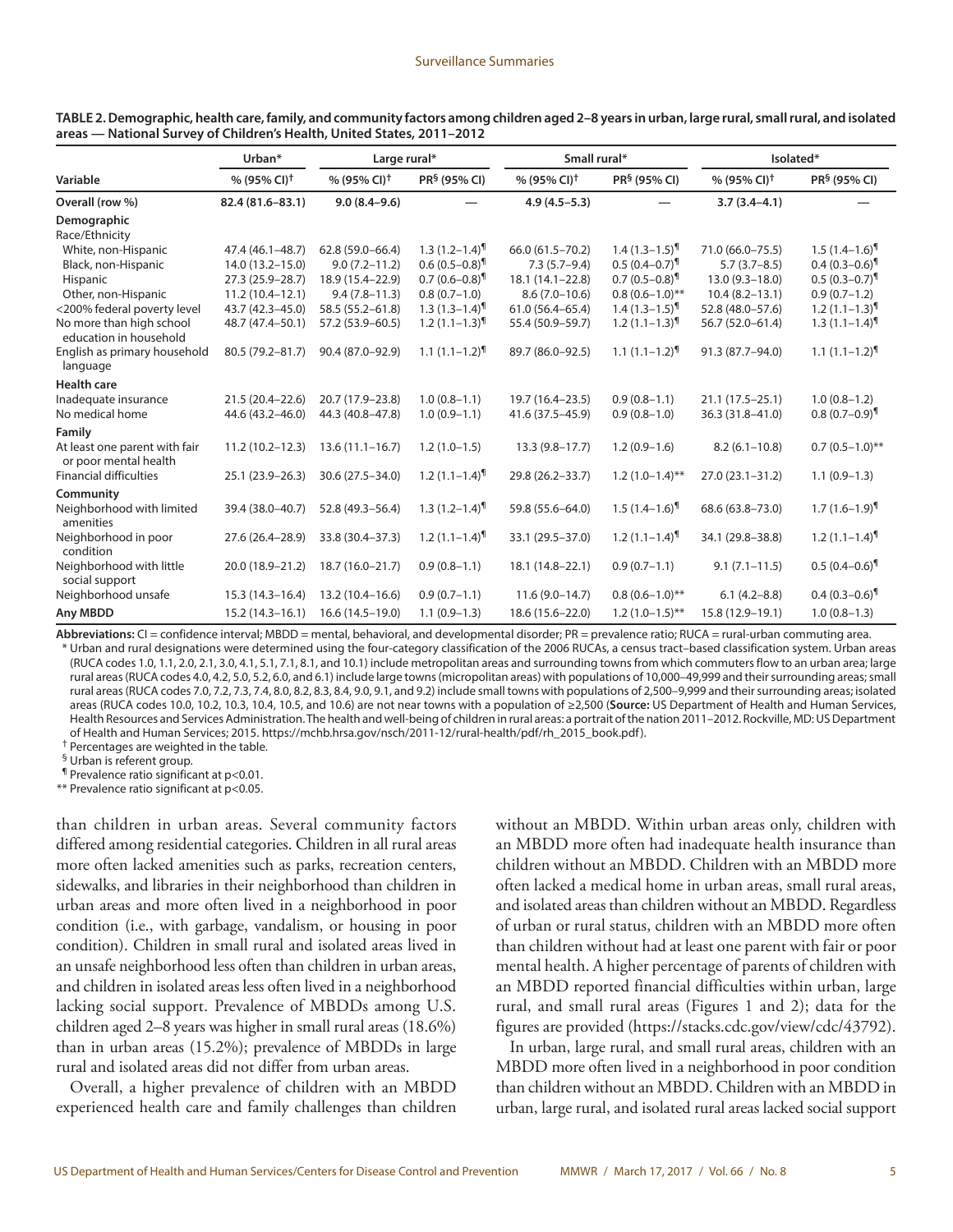

**FIGURE 1. Prevalence of selected health care and family factors\* among children aged 2–8 years with and without mental, behavioral, and developmental disorders† in urban and rural areas§ — National Survey of Children's Health, United States, 2011–2012**

**Abbreviations:** MBDD = mental, behavioral, or developmental disorder; RUCA = rural-urban commuting area.

- \* **Inadequate insurance:** Based on a negative response to one of five variables included in the following questions: 1) whether the child has current health insurance coverage; 2) whether the child had gaps in coverage in the past 12 months, 3) whether the coverage is sufficient to meet the child's needs; 4a) whether the family pays out-of-pocket expenses, and if yes, 4b) whether these expenses are usually or always reasonable; and 5) whether insurance allows the child to see needed health care providers. **No medical home:** To have a medical home, children must have a personal doctor or nurse, usual source of care, and family-centered care; children needing referrals or care coordination must also have those criteria met. **Parent with fair or poor mental health:** Based on responses of "fair" or "poor" (i.e., compared with "excellent," "very good," or "good") to questions about maternal and paternal mental health. Maternal question: "In general, what is the status of [child name]'s [mother's/your] mental and emotional health?" Paternal question: "In general, what is the status of [child name]'s [father's/your] mental and emotional health?" Financial difficulties: Based on responses of "very often" or "somewhat often" (compared with "rarely" or "never") to "Since [the child] was born, how often has it been very hard to get by on your family's income, for example, it was hard to cover the basics like food or housing?"
- † Significant differences in the prevalence of health care and family factors were found between children with and without MBDDs in certain urban and rural areas. **Inadequate insurance:** urban areas; **no medical home:** urban, small rural, and isolated areas; **parent with fair or poor mental health:** urban, large rural, small rural, and isolated areas; **financial difficulties:** urban, large rural, and small rural areas.
- $§$  Urban and rural designations were determined using the four-category classification of the 2006 RUCAs, a census tract–based classification system. Urban areas (RUCA codes 1.0, 1.1, 2.0, 2.1, 3.0, 4.1, 5.1, 7.1, 8.1, and 10.1) include metropolitan areas and surrounding towns from which commuters flow to an urban area; large rural areas (RUCA codes 4.0, 4.2, 5.0, 5.2, 6.0, and 6.1) include large towns (micropolitan areas) with populations of 10,000–49,999 and their surrounding areas; small rural areas (RUCA codes 7.0, 7.2, 7.3, 7.4, 8.0, 8.2, 8.3, 8.4, 9.0, 9.1, and 9.2) include small towns with populations of 2,500–9,999 and their surrounding areas; isolated areas (RUCA codes 10.0, 10.2, 10.3, 10.4, 10.5, and 10.6) are not near towns with a population of ≥2,500 (**Source:** US Department of Health and Human Services, Health Resources and Services Administration. The health and well-being of children in rural areas: a portrait of the nation 2011–2012. Rockville, MD: US Department of Health and Human Services; 2015. https://mchb.hrsa.gov/nsch/2011-12/rural-health/pdf/rh\_2015\_book.pdf).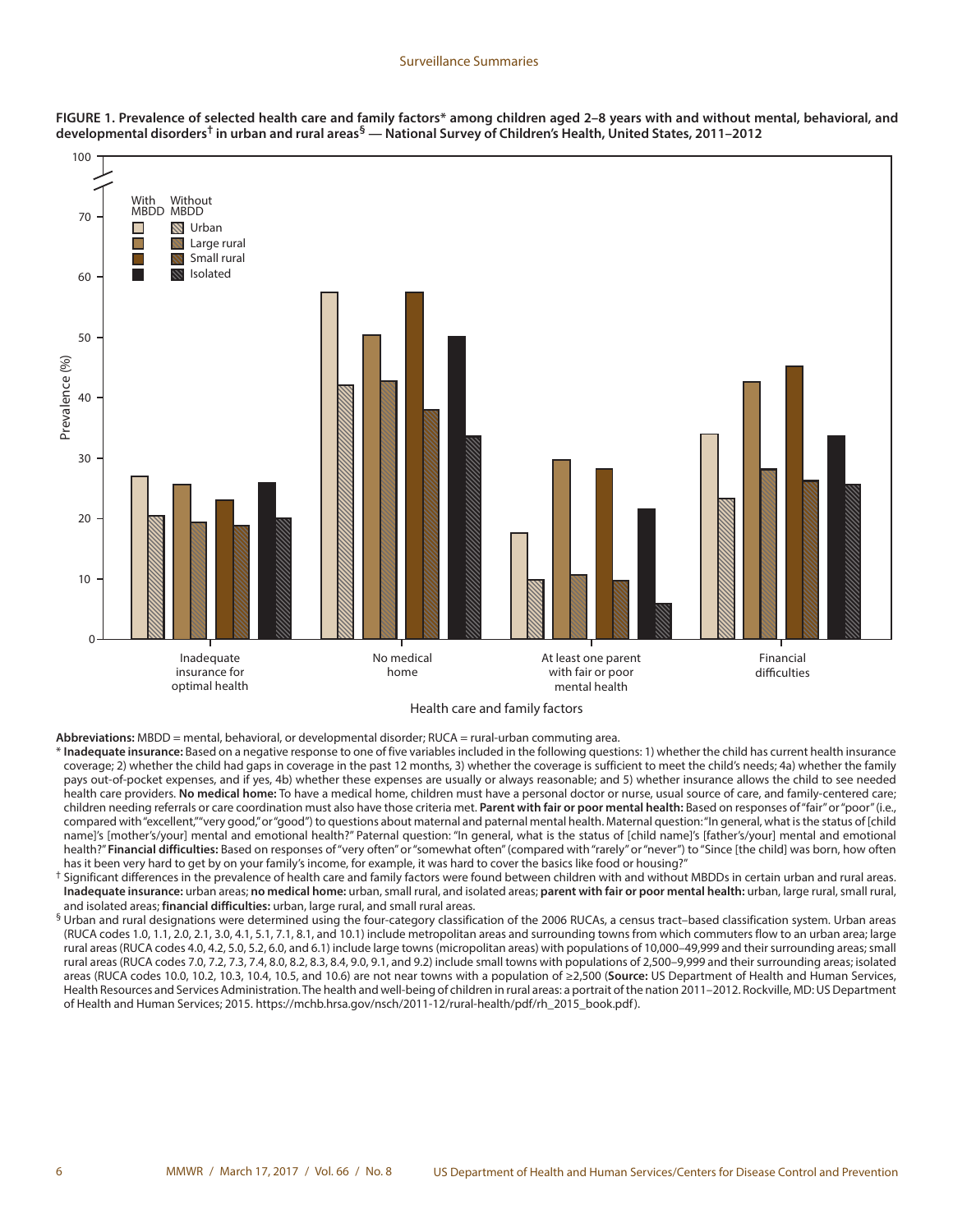#### Surveillance Summaries



**FIGURE 2. Prevalence of selected community factors\* among children aged 2–8 years with and without mental, behavioral, and developmental disorders† in urban and rural areas§ — National Survey of Children's Health, United States, 2011–2012**

**Abbreviations:** MBDD = mental, behavioral, or developmental disorder; RUCA = rural-urban commuting area.

- \* **Neighborhood with limited amenities:** Based on responses of "no" to at least one of the following statements: "Please tell me if the following places and things are available to children in your neighborhood, even if [the child] does not actually use them": 1) sidewalks or walking paths; 2) a park or playground area; 3) a recreation center, community center, or boys' or girls' club; 4) a library or bookmobile. **Neighborhood in poor condition:** Based on responses of "yes" to any of the following three questions: "In your neighborhood, is there litter or garbage on the street or sidewalk? How about poorly kept or rundown housing? How about vandalism such as broken windows or graffiti?" **Neighborhood with little social support:** Based on responses of "definitely agree," "somewhat agree," "somewhat disagree," or "definitely disagree" to the following four statements about their neighborhood or community: "People in this neighborhood help each other out; we watch out for each other's children in this neighborhood; there are people I can count on in this neighborhood; if my child were outside playing and got hurt or scared, there are adults nearby who I trust to help my child." Responses were scored 1-4 ("definitely agree" through "definitely disagree") and an average score was calculated; averages ≥2.25 indicated a lack of support. **Neighborhood unsafe:** Based on responses of "never" or "sometimes" (compared with "usually" or "always") to the question, "How often do you feel [the child] is safe in your community or neighborhood?"
- † Significant differences in the prevalence of certain community factors were found between children with and without MBDDs in certain urban and rural areas. **Neighborhood with limited amenities:** no areas; **neighborhood in poor condition:** urban, large rural, and small rural areas; **neighborhood with little social support:** urban, large rural, and isolated areas; **neighborhood unsafe:** no areas.<br>§ Urban and rural designations were determined using the four-category classification of the 2006 RUCAs, a census tract–based classification system.
- (RUCA codes 1.0, 1.1, 2.0, 2.1, 3.0, 4.1, 5.1, 7.1, 8.1, and 10.1) include metropolitan areas and surrounding towns from which commuters flow to an urban area; large rural areas (RUCA codes 4.0, 4.2, 5.0, 5.2, 6.0, and 6.1) include large towns (micropolitan areas) with populations of 10,000–49,999 and their surrounding areas; small rural areas (RUCA codes 7.0, 7.2, 7.3, 7.4, 8.0, 8.2, 8.3, 8.4, 9.0, 9.1, and 9.2) include small towns with populations of 2,500–9,999 and their surrounding areas; isolated areas (RUCA codes 10.0, 10.2, 10.3, 10.4, 10.5, and 10.6) are not near towns with a population of ≥2,500 (**Source:** US Department of Health and Human Services, Health Resources and Services Administration. The health and well-being of children in rural areas: a portrait of the nation 2011–2012. Rockville, MD: US Department of Health and Human Services; 2015. https://mchb.hrsa.gov/nsch/2011-12/rural-health/pdf/rh\_2015\_book.pdf).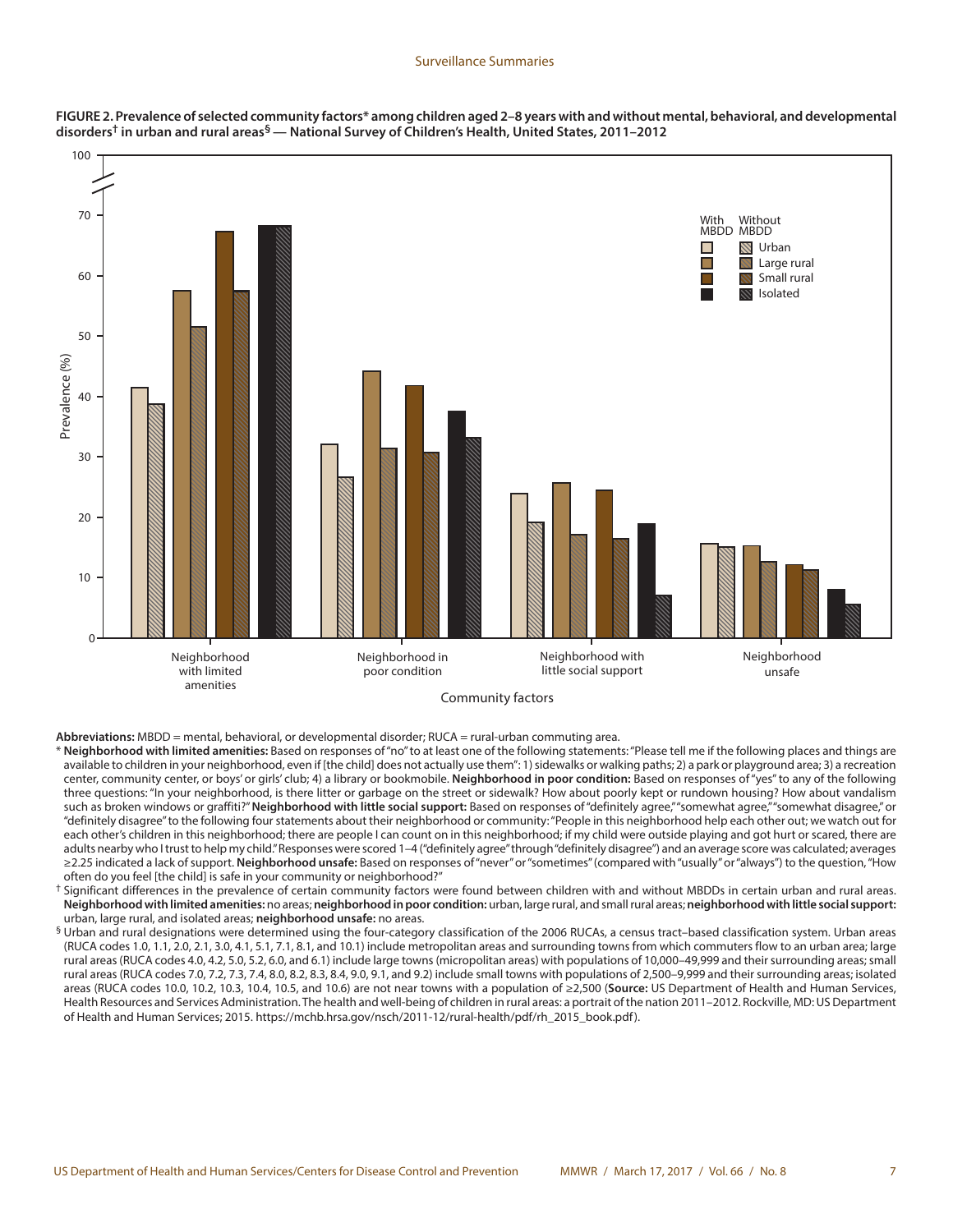<span id="page-9-0"></span>in their neighborhood more often than children in those types of areas who did not have an MBDD (Figures 1 and 2); data for the figures are provided [\(https://stacks.cdc.gov/view/cdc/43792](https://stacks.cdc.gov/view/cdc/43792)).

Among children with an MBDD, a higher prevalence of those living in any rural area (large, small, and isolated combined) than those in urban areas had a parent with fair or poor mental health, lived in families with financial difficulties, lived in a neighborhood with limited amenities, and lived in a neighborhood in poor condition. After adjusting for race/ ethnicity and poverty, the only factor that was no longer associated with rurality was financial difficulties (Table 3).

## **Discussion**

MBDDs are prevalent among young children. The findings in this report indicate that approximately one in six young children in rural communities had a diagnosed MBDD. A higher prevalence was found among children in small rural areas than among those in urban areas. Children in rural areas might live in neighborhoods with fewer resources (*14*) and also might experience more poverty-related factors and indicators of family adversity, such as lower parental education and poor parental mental health (*5*). Neighborhoods that provide access to community resources (e.g., playgrounds, libraries, and community centers) can promote school readiness and social development among young children (*15*). Within communities with few resources, having strong social connections with family, friends, and the neighborhood can offset some of the negative effects on parental mental health (e.g., stress and depression) if those connections involve positive models (*15*). In contrast, social isolation, which is common in rural areas, and poverty can place additional stress on parents, affecting their mental health and parenting behaviors (*19*), in turn affecting the health and development of their children. Factors such as poor housing conditions and living below the FPL were associated with increased psychological distress and allostatic load (a composite measure of physiologic stress responses) among a sample of school-aged children in rural New York counties (*20*). However, parenting behaviors that create healthy home environments and provide access to learning experiences in the home (e.g., reading to the child or having age-appropriate toys) and outside the immediate community (e.g., going to parks, libraries, or museums outside the neighborhood) have been shown to mediate child outcomes in neighborhoods with few resources (*15*).

These NSCH data and previous research indicate that children with MBDDs were more negatively affected by certain health care, family, and community factors than children without an MBDD (*2*). In addition, the data in this report demonstrate similar patterns of these differences across the rural-urban continuum, suggesting MBDD-related disparities exist regardless of residency type. However, among families of

**TABLE 3. Health care, family, and community factors among children aged 2–8 years with mental, behavioral, and developmental disorders in urban and rural areas — National Survey of Children's Health, United States, 2011–2012**

|                                                        | Urban*              | Large rural, small<br>rural, isolated* | Rural-urban<br>prevalence ratio | Rural-urban adjusted<br>prevalence ratio <sup>†</sup> |
|--------------------------------------------------------|---------------------|----------------------------------------|---------------------------------|-------------------------------------------------------|
| Variable                                               | % (95% CI)          | % (95% CI)                             | (95% CI)                        | (95% CI)                                              |
| <b>Health care</b>                                     |                     |                                        |                                 |                                                       |
| Inadequate insurance for optimal health                | 26.9 (24.2-29.8)    | 24.8 (20.7-29.5)                       | $0.9(0.8-1.1)$                  | $1.0(0.8-1.2)$                                        |
| No medical home                                        | 57.4 (54.2-60.6)    | 52.4 (47.5-57.4)                       | $0.9(0.8-1.0)$                  | $0.9(0.9-1.1)$                                        |
| Family                                                 |                     |                                        |                                 |                                                       |
| At least one parent with fair or poor<br>mental health | 17.5 (14.9-20.5)    | $27.6(22.3 - 33.6)$                    | $1.6(1.2-2.0)^5$                | $1.3(1.0-1.7)^{9}$                                    |
| <b>Financial difficulties</b>                          | 33.9 (30.7-37.1)    | 41.5 (36.6-46.6)                       | $1.2(1.1-1.4)^{9}$              | $1.0(0.9-1.2)$                                        |
| Community                                              |                     |                                        |                                 |                                                       |
| Neighborhood with limited amenities                    | 41.7 (38.5-45.0)    | 63.0 (57.9-67.7)                       | $1.5(1.4-1.7)^{5}$              | $1.5(1.3-1.6)^{5}$                                    |
| Neighborhood in poor condition                         | 32.2 (29.1-35.4)    | 42.4 (37.5 - 47.5)                     | $1.3(1.1-1.5)^5$                | $1.2(1.0-1.4)$ <sup>¶</sup>                           |
| Neighborhood with little social support                | 24.1 (21.5-27.0)    | 24.1 (20.1-28.7)                       | $1.0(0.8-1.2)$                  | $1.0(0.8-1.2)$                                        |
| Neighborhood unsafe                                    | $15.7(13.6 - 18.0)$ | 13.0 (10.1-16.5)                       | $0.8(0.6-1.1)$                  | $0.9(0.7-1.2)$                                        |

**Abbreviations:** CI = confidence interval; FPL = federal poverty level; RUCA = rural-urban commuting area.

**\*** Urban and rural designations were determined using the four-category classification of the 2006 RUCAs, a census tract–based classification system. Urban areas (RUCA codes 1.0, 1.1, 2.0, 2.1, 3.0, 4.1, 5.1, 7.1, 8.1, and 10.1) include metropolitan areas and surrounding towns from which commuters flow to an urban area; large rural areas (RUCA codes 4.0, 4.2, 5.0, 5.2, 6.0, and 6.1) include large towns (micropolitan areas) with populations of 10,000–49,999 and their surrounding areas; small rural areas (RUCA codes 7.0, 7.2, 7.3, 7.4, 8.0, 8.2, 8.3, 8.4, 9.0, 9.1, and 9.2) include small towns with populations of 2,500–9,999 and their surrounding areas; isolated areas (RUCA codes 10.0, 10.2, 10.3, 10.4, 10.5, and 10.6) are not near towns with a population of ≥2,500 (**Source:** US Department of Health and Human Services, Health Resources and Services Administration. The health and well-being of children in rural areas: a portrait of the nation 2011–2012. Rockville, MD: US Department of Health and Human Services; 2015. [https://mchb.hrsa.gov/nsch/2011-12/rural-health/pdf/rh\\_2015\\_book.pdf\)](https://mchb.hrsa.gov/nsch/2011-12/rural-health/pdf/rh_2015_book.pdf).

† Prevalence ratios adjusted for poverty (<200% FPL or ≥200% FPL) and race/ethnicity (non-Hispanic white or all other races/ethnicities).

§ Prevalence ratio significant at p<0.01.

¶ Prevalence ratio significant at p<0.05.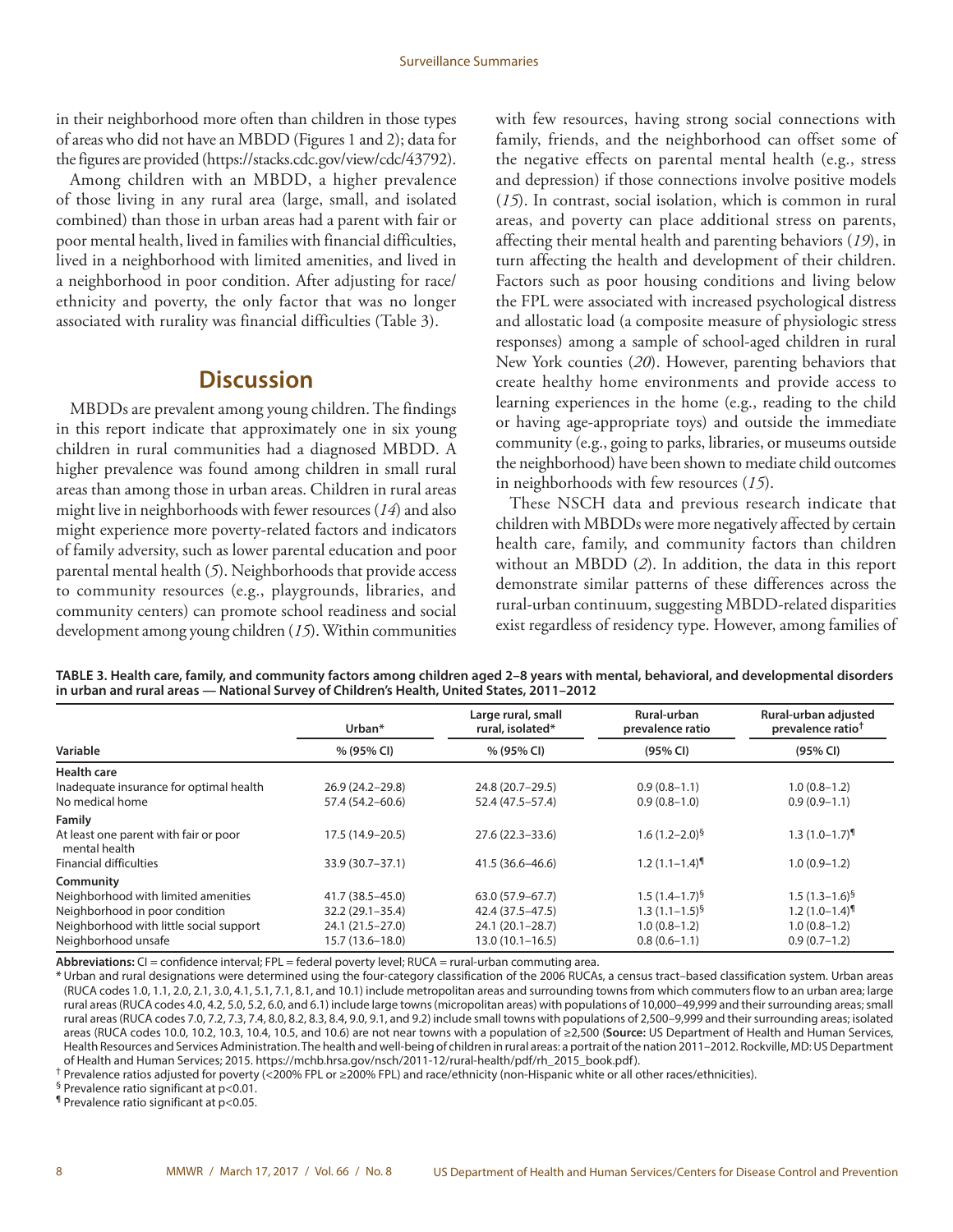<span id="page-10-0"></span>children with MBDDs, rural families had financial difficulties more often than urban families, and the children also more often had a parent with poor mental health and lived in neighborhoods lacking amenities and in poor condition. This suggests that parents of children in rural areas with MBDDs report more family and neighborhood adversity than parents of children in urban areas with MBDDs. Similarly, a previous study found that rural families caring for a child with special health care needs arrange and deliver more care in their home, have higher financial costs for health care, and have more financial difficulties associated with health care than urban families caring for a child with special health care needs (*13*).

Alternate, integrative models of care such as collaborations between providers of primary health care and behavioral health care, among school-based services, and between community and state agencies (e.g., cooperative extension and faithbased organizations) can improve access to behavioral health resources for children (*6*,*11*). Integrative models of primary care and behavioral health care can reduce health care costs and increase quality (*6*). Strategies that have been identified for improving access in rural areas also might be effective in urban areas, including cross-training of primary care and allied health professionals (*9*), school-based behavioral health services (*11*), and telemedicine (*6*, *9*). School-based behavioral health services have been associated with reduced stigma and transportation barriers (*11*). Although children in racial/ethnic minority groups might be less likely to use specialized mental health care in general than white children, in a study of rural North Carolina counties, school-based behavioral health services were most likely to be used for treatment and accessed equally among racial/ ethnic groups (*12*). Telemedicine also holds substantial promise for improving access to behavioral health care; family-focused telemedicine and other telemedicine options for children are now more readily available (*14*,*19*). Parenting support programs, behavioral health care, and integrated community supports can help address access disparities, promote early intervention, and mitigate severity within rural communities (*6*).

Certain findings in this report were unexpected. For example, compared with young children in urban areas, a lower percentage of young children in isolated areas lacked a medical home, and a lower percentage had a parent with fair or poor mental health. This might suggest that the previously mentioned community social support mitigated these factors. Having a medical home improves access to behavioral health services and improves family functioning and school participation among children with special health care needs in rural areas (*21*). In addition, children in rural communities, overall and by category, did not have different levels of insurance coverage than those in urban communities. Only within urban communities did a higher percentage of children with MBDDs lack health insurance than children without MBDDs. Other research indicates that children in rural areas are more likely than children in urban areas to have public health insurance (*5*). This suggests that having a child with an MBDD might be associated with unique health care factors for families in urban communities. Collaboration among health care, family, and community services and systems can address insufficient access to services (*21*) and promote the health and development of young children with MBDDs both in rural and urban communities (*2*,*9*).

Experiences among children in rural areas can vary substantially, and young children in certain rural communities might lack family and neighborhood resources more than children in other rural communities. Isolated rural and small rural areas also might offer more neighborhood social support than other rural communities. Focusing on the strengths of the close relationships among some rural families through familyfocused care is an approach that might help address the mental health needs both of parents and children (*19*).

## **Limitations**

The findings in this report are subject to several limitations. First, relying on parent report of MBDD diagnosis by a health care provider is subject to recall error and potential social desirability biases and does not include children with undiagnosed MBDDs. Research indicates that residents in rural areas might underreport mental health disorders (*6*); therefore, the findings might not represent the association between MBDDs and rural residency. Second, the data are cross-sectional, and direction of effects or inferences about causality cannot be made. Third, urban and rural communities might define and conceptualize neighborhoods in different ways; therefore, the responses to these questions might differ in ways not fully measured by the questions administered. Fourth, the coding variable used to define rurality describes rurality/urbanicity by population density and work commuting patterns. These codes are based on 2000 census data and 2004 zip codes; designations of urban areas can change over time. Fifth, because these are cross-sectional data and represent a single point in time, they do not reflect changes in residence (e.g., the possibility that a child moved from an urban area to a rural area or the converse). Sixth, previous research indicates that rurality is significantly associated with poverty and other demographic factors (*5*); as such, the individual contributions of factors in this report might be difficult to discern. Finally, these data might be affected by nonresponse bias even though they have been weighted to adjust for demographic biases that might have resulted from the low response rate.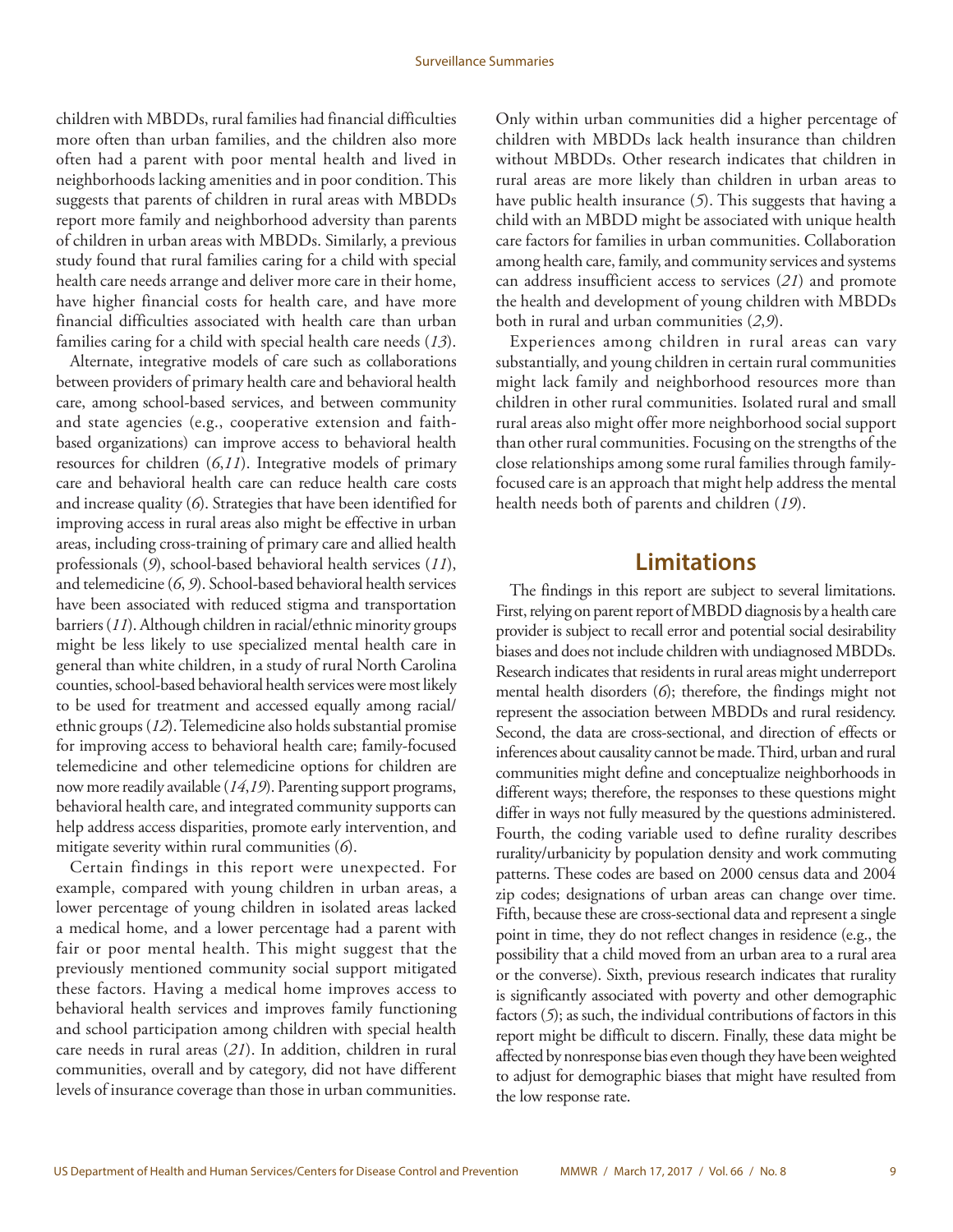### **Future Directions**

<span id="page-11-0"></span>Research examining neighborhood risk and protection for childhood mental health disorders within rural communities is sparse. Longitudinal studies of MBDDs, rurality, and sociodemographic, health care, and community factors could provide additional data regarding long-term outcomes, direction of effects, and trends over time. In addition, examining these health care, family, and community factors and their associations with specific MBDDs (e.g., ADHD or speech and language problems) by rural area would allow for better understanding of barriers and facilitators that could be used to develop specific approaches to improving the diagnosis and treatment of these disorders in different locations. Additional analyses could explore associations between MBDDs and other health care variables, such as the receipt of mental health treatment or the number of health care visits in the past year. In addition, analyses examining specific disorders could help communities identify specific strengths and opportunities.

## **Conclusion**

Children in rural communities more often experience poverty and live in communities that are lacking in amenities and are in poor condition; these factors have been previously associated with MBDDs among young children (*2*,*15*). Research also indicates that factors such as access to medical services, resource-seeking behaviors among parents, and community social connections might mitigate some of the negative health and developmental effects of living in higher poverty neighborhoods (*15*). MBDDs are prevalent among young children in various rural and urban communities; many health care, family, and community disparities were reported between children with and without MBDDS within rural and urban categories. Integrative models of behavioral and physical health care can help promote the health and development of young children (*2*) and might address some of the unique barriers experienced by children living in rural communities (*6*,*11*). Collaboration among and within early learning and parenting support programs, health care systems, and economic systems can help promote the health and development of young children in rural communities by facilitating family access to behavioral health care and community social and recreational resources. Addressing rural-urban disparities in neighborhood resources that allow children to play, read, and socialize also might present opportunities for prevention and treatment.

### **Acknowledgments**

Benjamin Zablotsky, PhD, Stephen Blumberg, PhD, National Center for Health Statistics, CDC, Hyattsville, Maryland; Michael H. Fox, Guest Researcher, National Center on Birth Defects and Developmental Disabilities, Robin M. Wagner, PhD, Guest Editor, Office of Public Health Scientific Services, CDC, Atlanta, Georgia; Oak Ridge Institute for Science and Education, Oak Ridge, Tennessee; U.S. Department of Energy, Washington, DC.

### **References**

- 1. US Department of Health and Human Services, Office of Disease Prevention and Health Promotion. Healthy People 2020 [Internet]. Washington, DC: US Department of Health and Human Services. <https://www.healthypeople.gov/node/3498/objectives#4816>
- 2. Bitsko RH, Holbrook JR, Robinson LR, et al.; EdS. Health care, family, and community factors associated with mental, behavioral, and developmental disorders in early childhood—United States, 2011–2012. MMWR Morb Mortal Wkly Rep 2016;65:221–6. [http://dx.doi.](http://dx.doi.org/10.15585/mmwr.mm6509a1) [org/10.15585/mmwr.mm6509a1](http://dx.doi.org/10.15585/mmwr.mm6509a1)
- 3. Meit M, Knudson A, Gilbert T, et al. The 2014 update of the rural-urban chartbook. Rural Health Reform Policy Research Center. Bethesda, MD 2014.
- 4. Howell E, McFeeters J. Children's mental health care: differences by race/ethnicity in urban/rural areas. J Health Care Poor Underserved 2008;19:237–47.<http://dx.doi.org/10.1353/hpu.2008.0008>
- 5. Anderson NJ, Neuwirth SJ, Lenardson JD, Hartley D. Patterns of care for rural and urban children with mental health problems. Portland, ME: Maine Rural Health Research Center; 2013. [http://muskie.usm.](http://muskie.usm.maine.edu/Publications/MRHRC/WP49-Rural-Children-Mental-Health.pdf) [maine.edu/Publications/MRHRC/WP49-Rural-Children-Mental-](http://muskie.usm.maine.edu/Publications/MRHRC/WP49-Rural-Children-Mental-Health.pdf)[Health.pdf](http://muskie.usm.maine.edu/Publications/MRHRC/WP49-Rural-Children-Mental-Health.pdf)
- 6. Gamm L, Stone S, Pittman S. Mental health and mental disorders—a rural challenge: a literature review. Rural Healthy People 2010: a companion document to Healthy People 2010. Vol. 2. College Station, TX; 2003:97–113. [https://sph.tamhsc.edu/srhrc/docs/rhp-2010](https://sph.tamhsc.edu/srhrc/docs/rhp-2010-volume2.pdf) [volume2.pdf](https://sph.tamhsc.edu/srhrc/docs/rhp-2010-volume2.pdf)
- 7. Heflinger CA, Shaw V, Higa-McMillan C, Lunn L, Brannan AM. Patterns of child mental health service delivery in a public system: rural children and the role of rural residence. J Behav Health Serv Res 2015;42:292–309. <http://dx.doi.org/10.1007/s11414-015-9464-9>
- 8. Health Resources and Services Administration. Mental health and rural America: 1994–2005. Rockville, MD: US Department of Health and Human Services, Health Resources and Services Administration, Office of Rural Health Policy; 2006. [https://www.ruralhealthresearch.org/](https://www.ruralhealthresearch.org/mirror/6/657/RuralMentalHealth.pdf) [mirror/6/657/RuralMentalHealth.pdf](https://www.ruralhealthresearch.org/mirror/6/657/RuralMentalHealth.pdf)
- 9. Institute of Medicine. Quality through collaboration: the future of rural health. Washington, DC: National Academies Press; 2005. [https://www.](https://www.nap.edu/read/11140/chapter/1) [nap.edu/read/11140/chapter/1](https://www.nap.edu/read/11140/chapter/1)
- 10. Health Resources and Services Administration. Designated health professional shortage areas statistics. Rockville, Maryland: US Department of Health and Human Services, Health Resources and Services Administration; 2016.
- 11. Smalley KB, Yancey CT, Warren JC, Naufel K, Ryan R, Pugh JL. Rural mental health and psychological treatment: a review for practitioners. J Clin Psychol 2010;66:479–89.
- 12. Angold A, Erkanli A, Farmer EM, et al. Psychiatric disorder, impairment, and service use in rural African American and white youth. Arch Gen Psychiatry 2002;59:893–901.<http://dx.doi.org/10.1001/archpsyc.59.10.893>
- 13. Skinner AC, Slifkin RT. Rural/urban differences in barriers to and burden of care for children with special health care needs. J Rural Health 2007;23:150–7.<http://dx.doi.org/10.1111/j.1748-0361.2007.00082.x>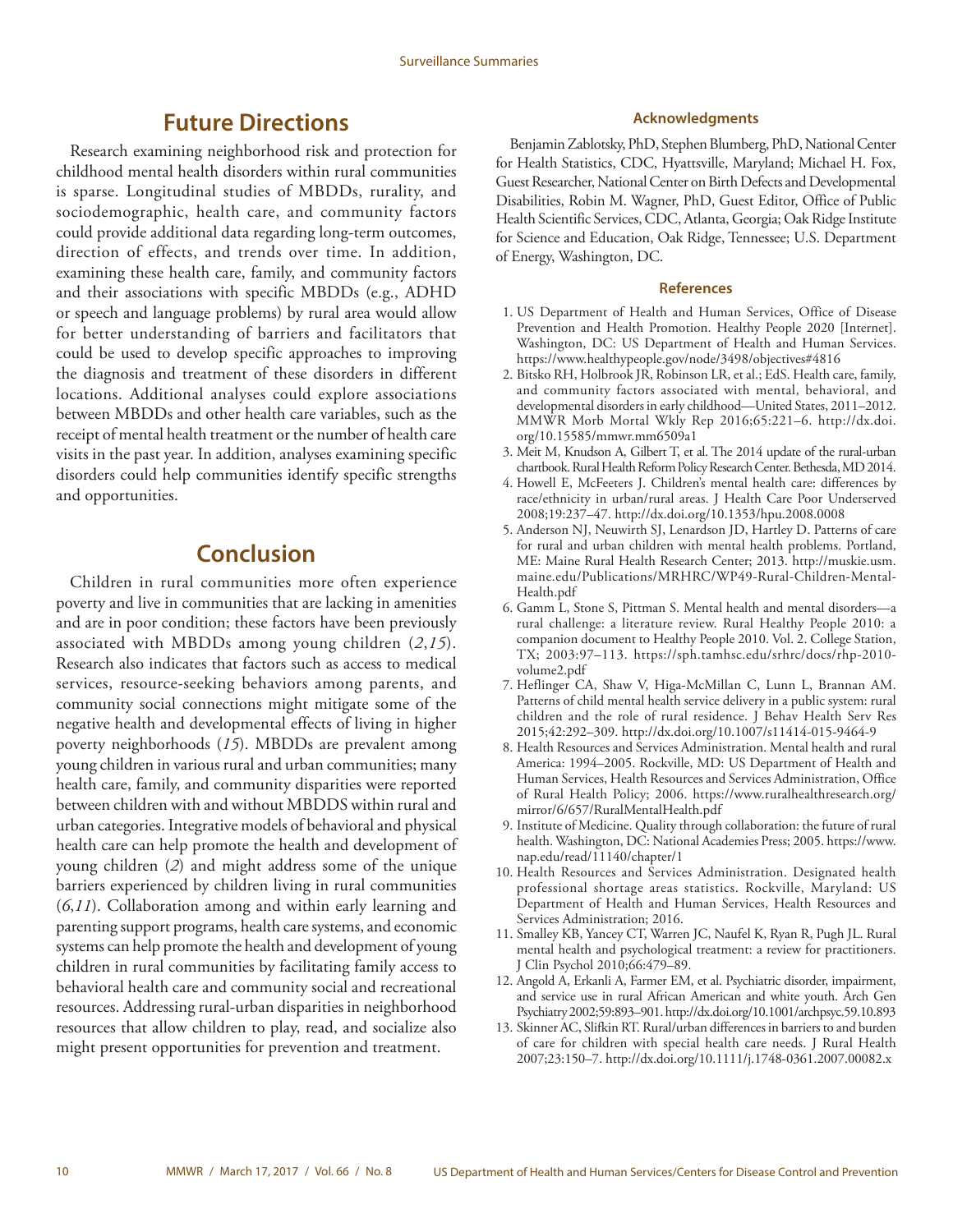- 14. Council of Economic Advisers Domestic Policy Council and Office of Management and Budget. Opportunity for all: fighting rural child poverty. Washington, DC: White House; 2015. [http://sustainableagriculture.net/](http://sustainableagriculture.net/blog/rural-child-poverty/) [blog/rural-child-poverty/](http://sustainableagriculture.net/blog/rural-child-poverty/)
- 15. Leventhal T, Brooks-Gunn J. The neighborhoods they live in: the effects of neighborhood residence on child and adolescent outcomes. Psychol Bull 2000;126:309–37.<http://dx.doi.org/10.1037/0033-2909.126.2.309>
- 16. Health Resources and Services Administration. The health and well-being of children in rural areas: a portrait of the nation 2011–2012, The National Survey of Children's Health 2015. Rockville, Maryland: US Department of Health and Human Services, Health Resources and Services Administration; 2015.
- 17. CDC, National Center for Health Statistics. State and local area integrated telephone survey. 2011–2012 National Survey of Children's Health frequently asked questions. Rockville, MD: US Department of Health and Human Services, CDC, National Center for Health Statistics; 2013. <https://www.cdc.gov/nchs/slaits/nsch.htm>
- 18. Washington, Wyoming, Alaska, Montana, Idaho (WWAMI) Rural Health Research Center, US Department of Agriculture, Economic Research Service. Rural-urban commuting area codes. Seattle, WA. <http://depts.washington.edu/uwruca>
- 19. Heflinger CA, Christens B. Rural behavioral health services for children and adolescents: an ecological and community psychology analysis. J Community Psychol 2006;34:379–400. [http://dx.doi.org/10.1002/](http://dx.doi.org/10.1002/jcop.20105) [jcop.20105](http://dx.doi.org/10.1002/jcop.20105)
- 20. Evans GW. A multimethodological analysis of cumulative risk and allostatic load among rural children. Dev Psychol 2003;39:924–33. <http://dx.doi.org/10.1037/0012-1649.39.5.924>
- 21. Farmer JE, Clark MJ, Sherman A, Marien WE, Selva TJ. Comprehensive primary care for children with special health care needs in rural areas. Pediatrics 2005;116:649–56.<http://dx.doi.org/10.1542/peds.2004-0647>